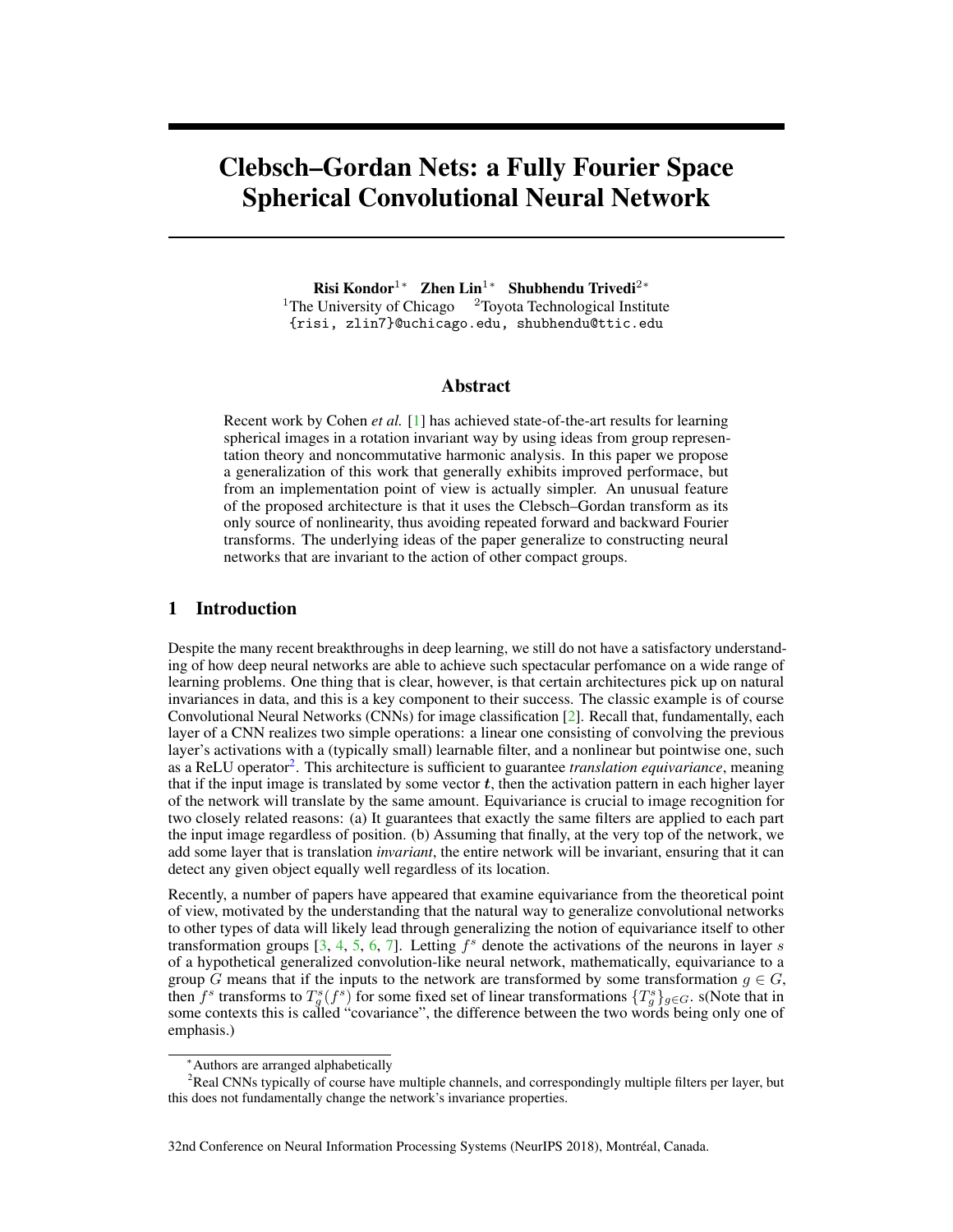A recent major success of this approach are Spherical CNNs  $[1][8]$ , which are an SO(3)–equivariant neural network architecture for learning images painted on the sphere<sup>3</sup>. Learning images on the sphere in a rotation invariant way has applications in a wide range of domains from 360 degree video through drone navigation to molecular chemistry  $[9, 10, 11, 12, 13, 14, 15]$ . The key idea in Spherical CNNs is to generalize convolutions using the machinery of noncommutative harmonic analysis: employing a type of generalized  $SO(3)$  Fourier transform  $[16, 17]$ , Spherical CNNs transform the image to a sequence of matrices, and compute the spherical analog of convolution in Fourier space. This beautiful construction guarantees equivariance, and the resulting network attains state of the art results on several benchmark datasets.

One potential drawback of Spherical CNNs of the form proposed in  $[1]$ , however, is that the nonlinear transform in each layer still needs to be computed in "real space". Consequently, each layer of the network involves a forward and a backward SO(3) Fourier transform, which is relatively costly, and is a source of numerical errors, especially since the sphere and the rotation group do not admit any regular discretization similar to the square grid for Euclidean space.

Spherical CNNs are not the only context in which the idea of Fourier space neural networks has recently appeared [18, 19, 5, 7]. From a mathematical point of view, the relevance of Fourier theoretic ideas in all these cases is a direct consequence of equivariance, specifically, of the fact that the  ${T_s \brace g \in G}$  operators form a *representation* of the underlying group, in the algebraic sense of the word  $[20]$ . In particular, it has been shown that whenever there is a compact group G acting on the inputs of a neural network, there is a natural notion of Fourier transformation with respect to  $G$ , yielding a sequence of Fourier matrices  $\{F_{\ell}^{s}\}_{\ell}$  at each layer, and the linear operation at layer s will be equivariant to G if and only if it is equivalent to multiplying each of these matrices from the right by some (learnable) filter matrix  $H^s_{\ell}$  [7]. Any other sort of operation will break equivariance. The spherical convolutions employed in  $[1]$  are a special case of this general setup for  $SO(3)$ , and the ordinary convolutions employed in classical CNNs are a special case for the integer translation group  $\mathbb{Z}^2$ . In all of these cases, however, the issue remains that the nonlinearities need to be computed in "real space", necessitating repeated forward and backward Fourier transforms.

In the present paper we propose a spherical CNN that differs from [1] in two fundamental ways:

- 1. While retaining the connection to noncommutative Fourier analysis, we relax the requirement that the activation of each layer of the network needs to be a (vector valued) function on  $SO(3)$ , requiring only that it be expressible as a collection of some number of  $SO(3)$ –covariant vectors (which we call fragments) corresponding to different irreducible representations of the group. In this sense, our architecture is strictly more general than [1].
- 2. Rather than a pointwise nonlinearity in real space, our network takes the tensor (Kronecker) product of the activations in each layer followed by decomposing the result into irreducible fragments using the so-called *Clebsch–Gordan decomposition*. This way, we get a "fully Fourier space" neural network that avoids repeated forward and backward Fourier transforms.

The resulting architecture is not only more flexible and easier to implement than [1], but our experiments show that it can also perform better on some standard datasets.

The Clebsch–Gordan transform has recently appeared in two separate preprints discussing neural networks for learning physical systems [21, 22]. However, to the best of our knowledge, it has never been proposed as a general purpose nonlinearity for covariant neural networks. In fact, any compact group has a Clebsch–Gordan decomposition (although, due to its connection to angular momentum in physics, the  $SO(3)$  case is by far the best known), so, in principle, the methods of the present paper could be applied much broadly, in any situation where one desires to build a neural network that is equivariant to some class of transformations captured by a compact group.

# 2 Convolutions on the sphere

The simplest example of a covariant neural network is a classical  $S + 1$  layer CNN for image recognition. In each layer of a CNN the neurons are arranged in a rectangular grid, so (assuming for simplicity that the network has just one channel) the activation of layer s can be regarded as a function  $f^s \colon \mathbb{Z}^2 \to \mathbb{R}$ , with  $f^0$  being the input image. The neurons compute  $f^s$  by taking the

 ${}^{3}$ SO(3) denotes the group of three dimensional rotations, i.e., the group of  $3 \times 3$  orthogonal matrices.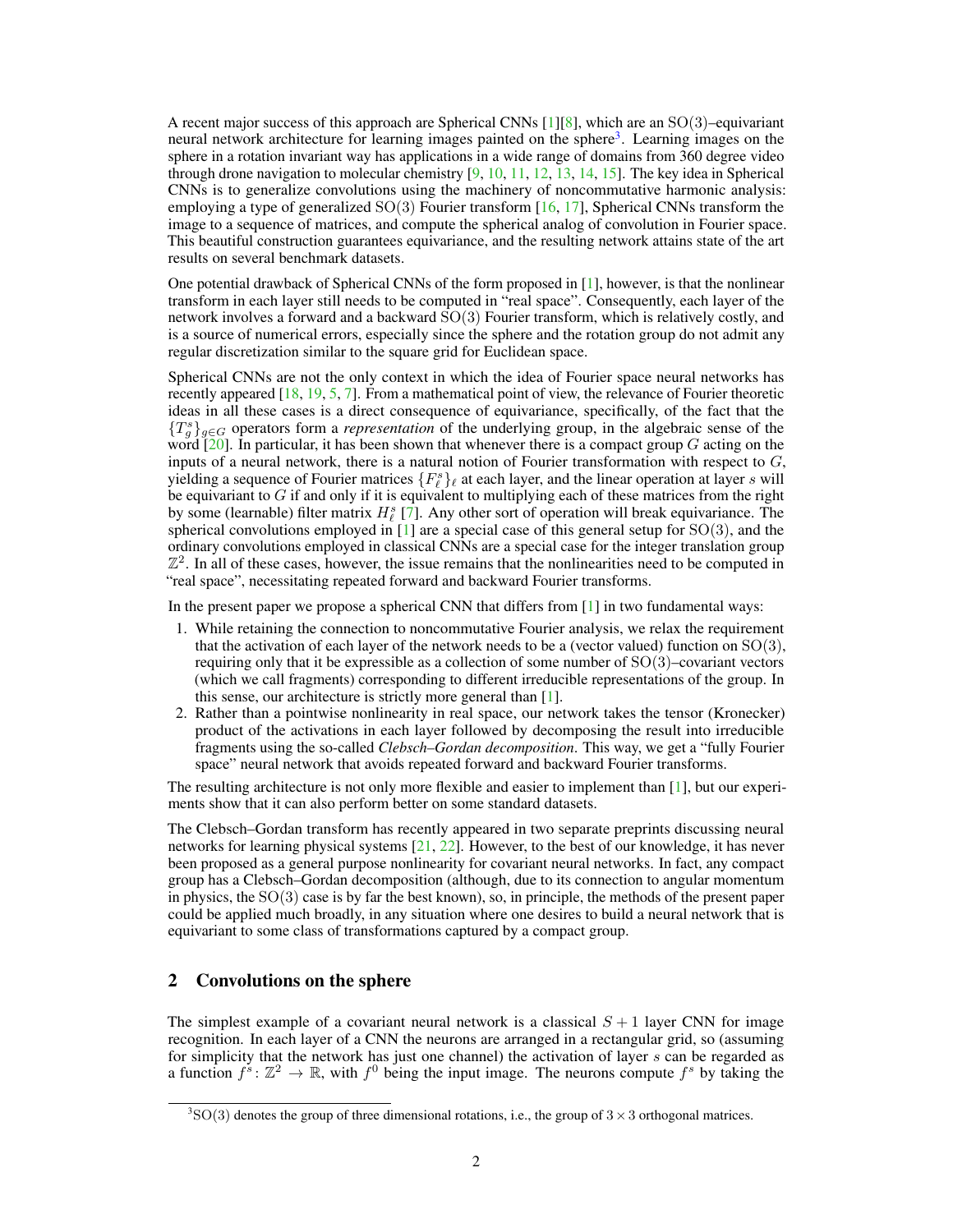cross-correlation<sup>4</sup> of the previous layer's output with a small (learnable) filter  $h^s$ ,

$$
(h^s \star f^{s-1})(x) = \sum_{y} h^s(y-x) f^{s-1}(y), \tag{1}
$$

and then applying a nonlinearity  $\sigma$ , such as the Re-LU operator:

$$
f^{s}(x) = \sigma((h^{s} \star f^{s-1})(x)).
$$
\n<sup>(2)</sup>

Defining  $T_x(h^s)(y) = h^s(y - x)$ , which is nothing but  $h^s$  translated by x, allows us to equivalently write  $(1)$  as

$$
(hs \star fs-1)(x) = \langle fs-1, Tx(hs) \rangle,
$$
 (3)

where the inner product is  $\langle f^{s-1}, T_x(h^s) \rangle = \sum_y f^{s-1}(y) T_x(h^s)(y)$ . What this formula tells us is that fundamentally each layer of the CNN just does pattern matching:  $f^{s}(x)$  is an indication of how well the part of  $f^{s-1}$  around x matches the filter  $h^s$ .

Equation 3 is the natural starting point for generalizing convolution to the unit sphere,  $S^2$ . An immediate complication that we face, however, is that unlike the plane,  $S<sup>2</sup>$  cannot be discretized by any regular (by which we mean rotation invariant) arrangement of points. A number of authors have addressed this problem in different ways  $[14, 15]$ . Instead of following one of these approaches, similarly to recent work on manifold CNNs  $[23, 24]$ , in the following we simply treat each  $f<sup>s</sup>$  and the corresponding filter  $h^s$  as continuous functions on the sphere,  $f^s(\theta, \phi)$  and  $\bar{h}^s(\theta, \phi)$ , where  $\theta$  and  $\phi$  are the polar and azimuthal angles. We allow both these functions to be complex valued, the reason for which will become clear later.

The inner product of two complex valued functions on the surface of the sphere is given by the formula

$$
\langle g, h \rangle_{S_2} = \frac{1}{4\pi} \int_0^{2\pi} \int_{-\pi}^{\pi} [g(\theta, \phi)]^* h(\theta, \phi) \cos \theta d\theta d\phi, \tag{4}
$$

where  $*$  denotes complex conjugation. Further, h (dropping the layer index for clarity) can be moved to any point  $(\bar{\theta}_0, \phi_0)$  on  $\bar{S}^2$  by taking  $h'(\theta, \phi) = h(\theta - \theta_0, \phi - \phi_0)$ . This suggests that the generalization of 3 to the sphere should be

$$
(h * f)(\theta_0, \phi_0) = \frac{1}{4\pi} \int_0^{2\pi} \int_{-\pi}^{\pi} [h(\theta - \theta_0, \phi - \phi_0)]^* f(\theta, \phi) \cos \theta \, d\theta \, d\phi. \tag{5}
$$

Unfortunately, this generalization would be *wrong*, because it does not take into account that h can also be rotated around a third axis. The correct way to generalize cross-correlations to the sphere is to define  $h \star f$  as a function *on the rotation group itself*, i.e., to set

$$
(h \star f)(R) = \frac{1}{4\pi} \int_0^{2\pi} \int_{-\pi}^{\pi} \left[ h_R(\theta, \phi) \right]^* f(\theta, \phi) \cos \theta \, d\theta \, d\phi \qquad R \in \text{SO}(3),\tag{6}
$$

where  $h_R$  is h rotated by R, expressible as

$$
h_R(x) = h(R^{-1}x),\tag{7}
$$

with x being the point on the sphere at position  $(\theta, \phi)$  (c.f. [25][1]).

#### 2.1 Fourier space filters and activations

Cohen et al.  $[1]$  observe that the double integral in (6) would be extremely inconvenient to compute in a neural network. As mentioned, in the case of the sphere, just finding the right discretizations to represent  $f$  and  $h$  is already problematic. As an alternative, it is natural to represent both these functions in terms of their spherical harmonic expansions

$$
f(\theta,\phi) = \sum_{\ell=0}^{\infty} \sum_{m=-\ell}^{\ell} \widehat{f}_{\ell}^{m} Y_{\ell}^{m}(\theta,\phi) \qquad h(\theta,\phi) = \sum_{\ell=0}^{\infty} \sum_{m=-\ell}^{\ell} \widehat{h}_{\ell}^{m} Y_{\ell}^{m}(\theta,\phi). \qquad (8)
$$

<sup>4</sup>Convolution and cross-correlation are closely related mathematical concepts that are somewhat confounded in the deep learning literature. In this paper we are going to be a little more precise and focus on cross-correlation, because, despite their name, that is what CNNs actually compute.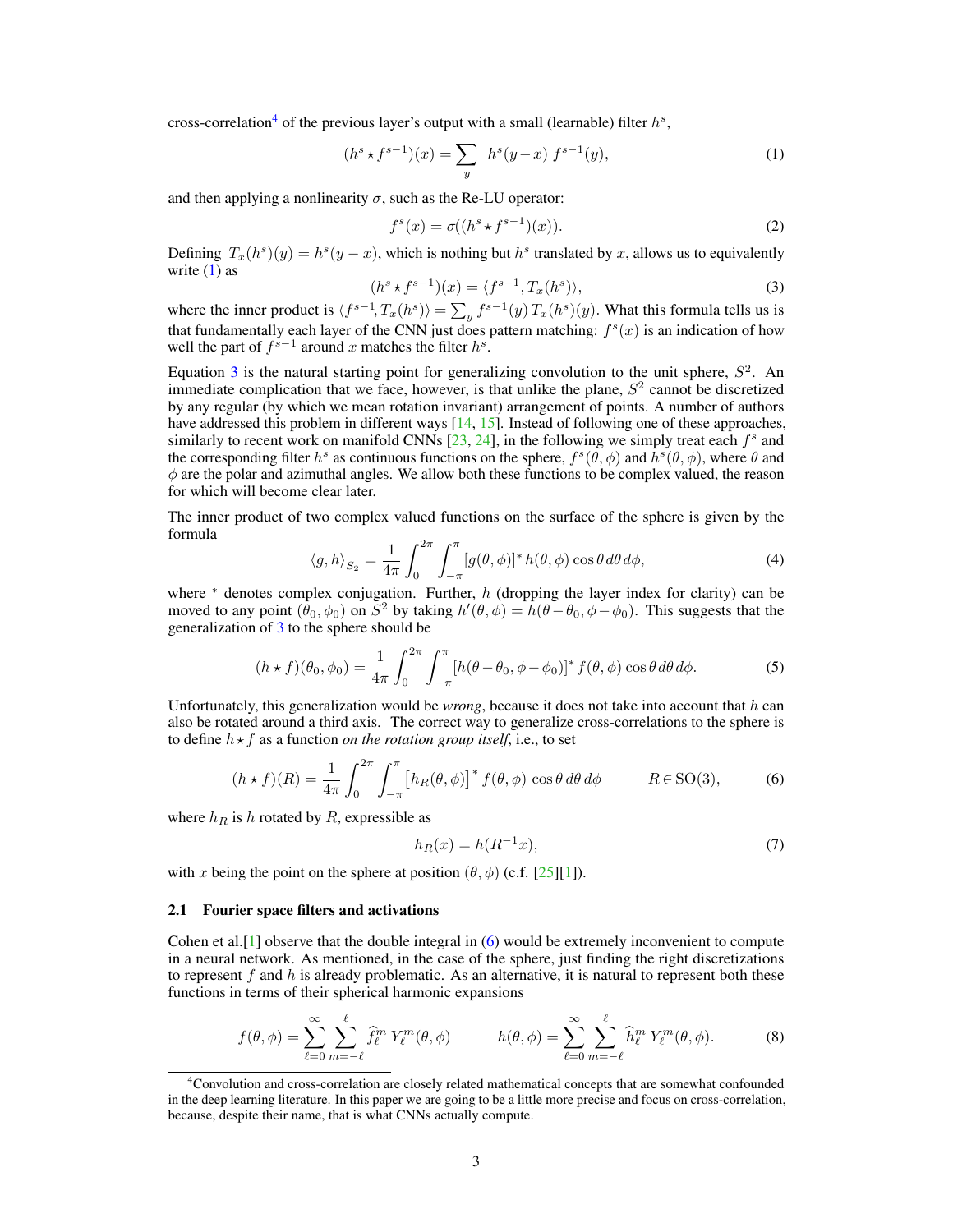Here,  $Y_{\ell}^{m}(\theta, \phi)$  are the well known spherical harmonic functions indexed by  $\ell = 0, 1, 2, \dots$  and  $m \in \{-\ell, -\ell + 1, \ldots, \ell\}$ . The spherical harmonics form an orthonormal basis for  $L_2(S^2)$ , so (8) can be seen as a kind of Fourier series on the sphere, in particular, the elements of the  $f_0, f_1, f_2, \ldots$ coefficient vectors can be computed relatively easily by

$$
\widehat{f}_{\ell}^{m} = \frac{1}{4\pi} \int_{0}^{2\pi} \int_{-\pi}^{\pi} f(\theta, \phi) Y_{\ell}^{m}(\theta, \phi) \cos \theta \, d\theta \, d\phi,
$$

and similarly for  $h$ . Similarly to usual Fourier series, in practical scenarios spherical harmonic expansions are computed up to some limiting "frequency" L, which depends on the desired resolution.

Noncommutative harmonic analysis [26, 27] tells us that functions on the rotation group also admit a type of generalized Fourier transform. Given a function  $g: SO(3) \to \mathbb{C}$ , the Fourier transform of g is defined as the collection of *matrices*

$$
G_{\ell} = \frac{1}{4\pi} \int_{\text{SO}(3)} g(R) \,\rho_{\ell}(R) \,d\mu(R) \qquad \ell = 0, 1, 2, \dots,
$$
 (9)

where  $\rho_{\ell} : SO(3) \to \mathbb{C}^{(2\ell+1)\times(2\ell+1)}$  are fixed matrix valued functions called the irreducible representations of  $SO(3)$ , sometimes also called Wigner D-matrices. Here  $\mu$  is a fixed measure called the Haar measure that just hides factors similar to the  $\cos \theta$  appearing in (4). For future reference we also note that one dimensional irreducible representation  $\rho_0$  is the constant representation  $\rho_0(R) = (1)$ . The inverse Fourier transform is given by

$$
g(R) = \sum_{\ell=0}^{\infty} \text{tr}\left[G_{\ell} \rho_{\ell}(R^{-1})\right] \qquad R \in \text{SO}(3).
$$

While the spherical harmonics can be chosen to be real, the  $\rho_{\ell}(R)$  representation matrices are inherently complex valued. This is the reason that we allow all other quantities, including the  $f<sup>s</sup>$ activations and  $\hat{h}^s$  filters to be complex, too.

Remarkably, the above notions of harmonic analysis on the sphere and the rotation group are closely related. In particular, it is possible to show that each Fourier component of the spherical cross correlation (6) that we are interested in computing is given simply by the outer product

$$
[\widehat{h \star f}]_{\ell} = \widehat{f}_{\ell} \cdot \widehat{h}_{\ell}^{\dagger} \qquad \ell = 0, 1, 2, \dots, L, \qquad (10)
$$

where  $\dagger$  denotes the conjugate transpose (Hermitian conjugate) operation. Cohen et al.'s Spherical CNNs [1] are essentially based on this formula. In particular, they argue that instead of the continuous function f, it is more expedient to regard the components of the  $f_0, f_1, \ldots, f_L$  vectors as the "activations" of their neural network, while the learnable weights or filters are the  $\hat{h}_0, \hat{h}_1, \ldots, \hat{h}_L$ vectors. Computing spherical convolutions in Fourier space then reduces to just computing a few outer products. Layers  $s = 2, 3, ..., S$  of the Spherical CNN operate similarly, except that  $f^{s-1}$  is a function on  $SO(3)$ , so (6) must be replaced by cross-correlation on  $SO(3)$  itself, and h must also be a function on SO(3) rather than just the sphere. Fortuitiously, the resulting cross-correlation formula is almost exactly the same:

$$
[\widehat{h \star f}]_{\ell} = F_{\ell} \cdot H_{\ell}^{\dagger} \qquad \ell = 0, 1, 2, \dots, L,\tag{11}
$$

apart from the fact that now  $F_\ell$  and  $H_\ell$  are matrices (see [1] for details).

## 3 Generalized spherical CNNs

The starting point for our Generalized Spherical CNNs is the Fourier space correlation formula (10). In contrast to [1], however, rather than the geometry, we concentrate on its algebraic properties, in particular, its behavior under rotations. It is well known that if we rotate a spherical function by some  $R \in SO(3)$  as in (7), then each vector of its spherical harmonic expansion just gets multiplied with the corresponding Wigner D-matrix:

$$
\widehat{f}_{\ell} \mapsto \rho_{\ell}(R) \cdot \widehat{f}_{\ell}.\tag{12}
$$

For functions on SO(3), the situation is similar. If  $g: SO(3) \to \mathbb{C}$ , and  $g'$  is the rotated function  $g'(R') = g(R^{-1}R')$ , then the Fourier matrices of  $g'$  are  $G'_{\ell} = \rho_{\ell}(R) G_{\ell}$ . The following proposition shows that the matrices output by the  $(10)$  and  $(11)$  cross-correlation formulae behave analogously.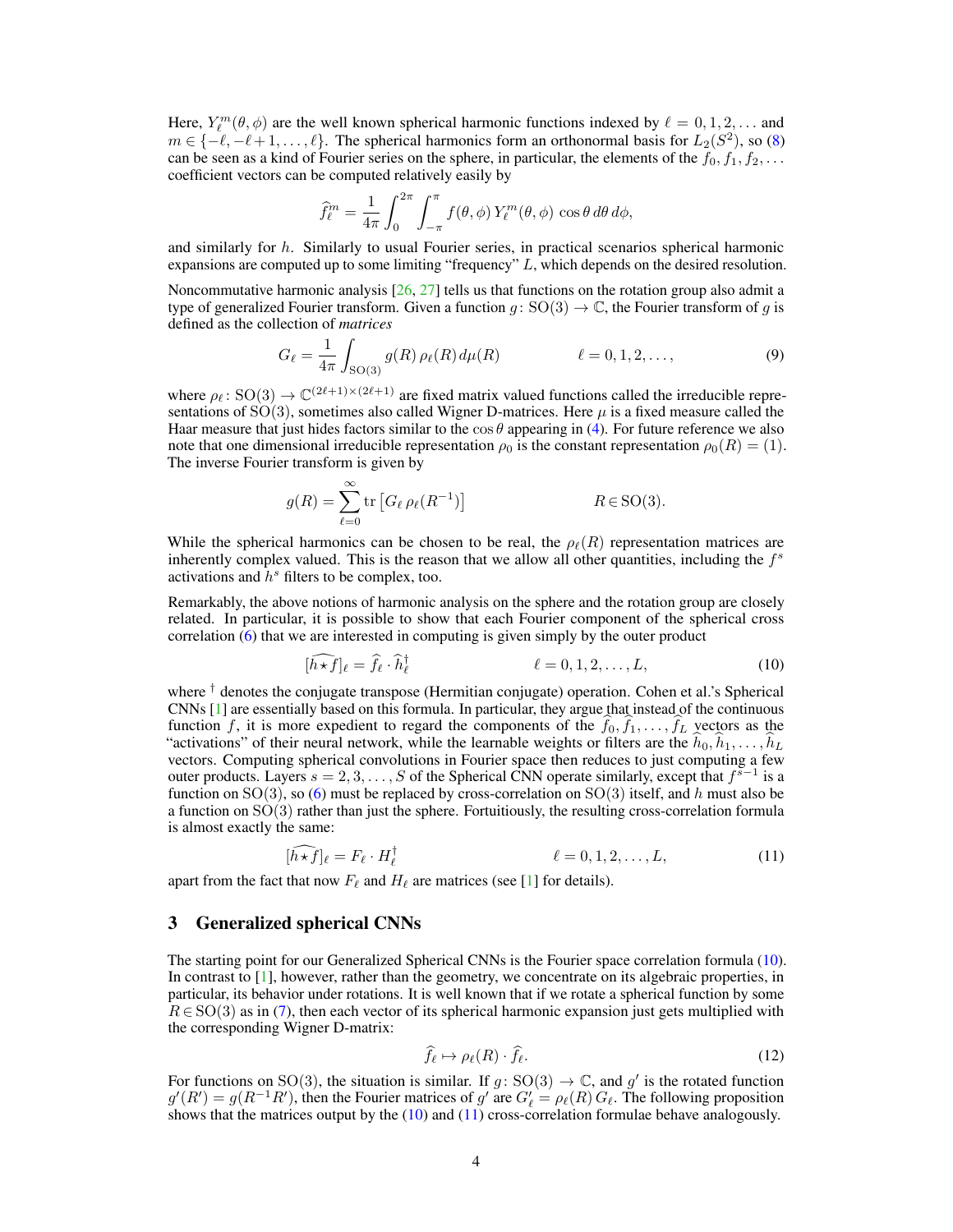**Proposition 1** Let  $f: S^2 \to \mathbb{C}$  be an activation function that under the action of a rotation R *transforms as (7), and let*  $h: S^2 \to \mathbb{C}$  *be a filter. Then, each Fourier component of the cross correlation (6) transforms as*

$$
[\widehat{h \star f}]_{\ell} \mapsto \rho_{\ell}(R) \cdot [\widehat{h \star f}]_{\ell}.\tag{13}
$$

*Similarly, if*  $f', h' : SO(3) \to \mathbb{C}$ , then  $\widehat{h' \star f'}$  (as defined in (11)) transforms the same way.

Equation (12) describes the behavior of spherical harmonic *vectors* under rotations, while (15) describes the behavior of Fourier *matrices*. However, the latter is equivalent to saying that each column of the matrices separately transforms according to (12). One of the key ideas of the present paper is to take this property as the basis for the definition of covariance to rotations in neural nets. Thus we have the following definition.

**Definition 1** Let N be an  $S + 1$  layer feed-forward neural network whose input is a spherical function  $f^0 \colon S^2 \to \mathbb{C}^d$ . We say that  $\check{\cal N}$  is a generalized SO(3)–covariant spherical CNN if the *output of each layer* s *can be expressed as a collection of vectors*

$$
\widehat{f}^s = (\underbrace{\widehat{f}_{0,1}^s, \widehat{f}_{0,2}^s, \dots, \widehat{f}_{0,\tau_0^s}^s}_{\ell=0}, \underbrace{\widehat{f}_{1,1}^s, \widehat{f}_{1,2}^s, \dots, \widehat{f}_{1,\tau_1^s}^s, \dots, \dots, \dots, \widehat{f}_{L,\tau_L^s}^s}_{\ell=L}),
$$
\n(14)

*where each*  $\hat{f}_{\ell,j}^s \in \mathbb{C}^{2\ell+1}$  *is a*  $\rho_{\ell}$ *–covariant vector in the sense that if the input image is rotated by* some rotation R, then  $f_{\ell,j}^s$  transforms as

$$
\widehat{f}_{\ell,j}^s \mapsto \rho(R) \cdot \widehat{f}_{\ell,j}^s. \tag{15}
$$

We call the individual  $\hat{f}_{\ell,j}^s$  vectors the irreducible **fragments** of  $\hat{f}^s$ , and the integer vector  $\tau^s = (\tau_0^s, \tau_1^s, \dots, \tau_L^s)$  *counting the number of fragments for each*  $\ell$  *the type of*  $\hat{f}^s$ *.* 

There are a few things worth noting about Definition 1. First, since the (15) maps are linear, clearly any SO(3)–covariant spherical CNN is equivariant to rotations, as defined in the introduction. Second, since in [1] the inputs are functions on the sphere, whereas in higher layers the activations are functions on SO(3), their architecture is a special case of Definition 1 with  $\tau^0 = (1, 1, \dots, 1)$  and  $\tau^s = (1, 3, 5, \ldots, 2L+1)$  for  $s \geq 1$ .

Finally, by the theorem of complete reducibility of representations of compact groups, *any*  $f^s$  that transforms under rotations linearily is reducible into a sequence of irreducible fragments as in (14). This means that  $(14)$  is really the most general possible form for an  $SO(3)$  equivariant neural network. As we remarked in the introduction, technically, the terms "equivariant" and "covariant" map to the same concept. The difference between them is one of emphasis. We use the term "equivariant" when we have the same group acting on two objects in a way that is qualitively similar, as in the case of the rotation group acting on functions on the sphere and on cross-correlation functions on  $SO(3)$ . We use the term "covariant" if the actions are qualitively different, as in the case of rotations of functions on the sphere and the corresonding transformations (15) of the irreducible fragments in a neural network.

To fully define our neural network, we need to describe three things: 1. The form of the linear transformations in each layer involving learnable weights, 2. The form of the nonlinearity in each layer, 3. The way that the final output of the network can be reduced to a vector that is rotation *invariant*, since that is our ultimate goal. The following subsections describe each of these components in turn.

#### 3.1 Covariant linear transformations

In a covariant neural network architecture, the linear operation of each layer must be covariant. As described in the Introduction, in classical CNNs, convolution automatically satisfies this criterion. In the more general setting of covariance to the action of compact groups, the problem was studied in [7]. The specialization of their result to our case is the following.

**Proposition 2** *Let*  $\hat{f}^s$  *be an* SO(3)–covariant activation function of the form (14), and  $\hat{g}^s = \mathcal{L}(\hat{f}^s)$ <br>be a linear function of  $\hat{f}^s$  written in a similar form. Then  $\hat{g}^s$  is SO(3)–covariant if be a linear function of  $\hat{f}^s$  written in a similar form. Then  $\hat{g}^s$  is SO(3)–covariant if and only each  $\hat{g}^s_{\ell,j}$ <br>fragment is a linear combination of fragments from  $\hat{f}^s$  with the same  $\ell$ *fragment is a linear combination of fragments from*  $f^s$  *with the same*  $\ell$ *.*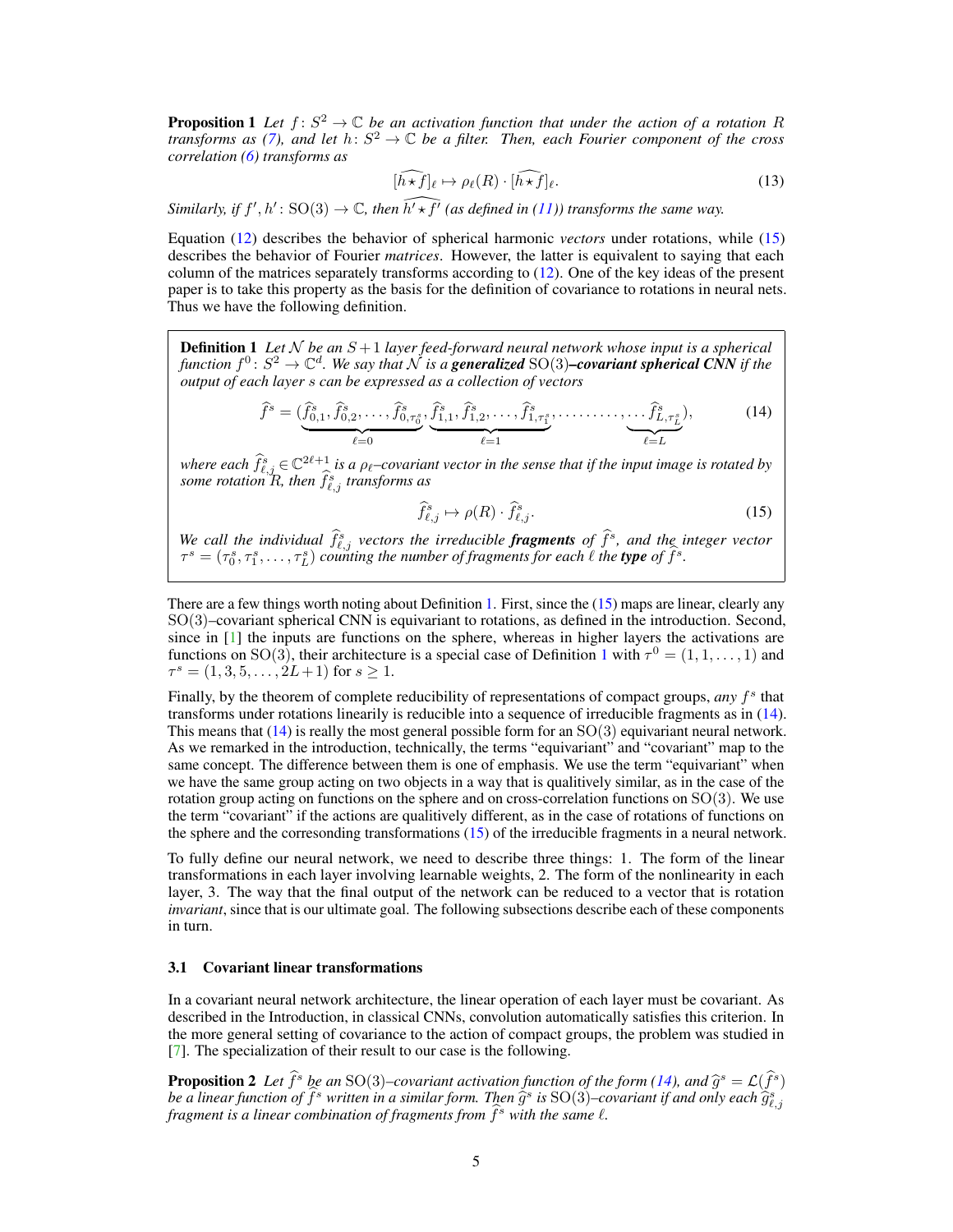Proposition 2 can be made more clear by stacking all fragments of  $\hat{f}$  corresponding to  $\ell$  into a  $(2\ell+1) \times \tau_{\ell}^{s}$  dimensional matrix  $F_{\ell}^{s}$ , and doing the same for  $\widehat{g}$ . Then the proposition tells us simply that that

$$
G_{\ell}^{s} = F_{\ell}^{s} W_{\ell}^{s} \qquad \ell = 0, 1, 2, \dots, L \qquad (16)
$$

for some sequence of complex valued martrices  $W_0^s, \ldots, W_L^s$ . Note that  $W_\ell^s$  does not necessarily need to be square, i.e., the number of fragments in  $\hat{f}$  and  $\hat{g}$  corresponding to  $\hat{\ell}$  might be different. In the context of a neural network, the entries of the  $W_{\ell}^{s}$  matrices are learnable parameters.

Note that the Fourier space cross-correlation formulae  $(10)$  and  $(11)$  are special cases of  $(16)$  corresponding to taking  $W_{\ell} = \hat{h}_{\ell}^{\dagger}$  or  $W_{\ell} = H_{\ell}^{\dagger}$ . The case of general  $W_{\ell}$  does not have such an intuitive interpretation in terms of cross-correlation. What the (16) lacks in interpretability it makes up for in terms of generality, since it provides an extremely simple and flexible way of inducing SO(3)–covariant linear transformations in neural networks.

#### 3.2 Covariant nonlinearities: the Clebsch–Gordan transform

Differentiable nonlinearities are essential for the operation of multi-layer neural networks. Formulating covariant nonlinearities in Fourier space, however, is more challenging than formulating the linear operation. This is the reason that most existing group equivariant neural networks perform this operation in "real space". However, as discussed above, moving back and forth between real space and the Fourier domain comes at a signficiant cost and leads to a range of complications involving quadrature on the transformation group and numerical errors.

One of the key contributions of the present paper is to propose a fully Fourier space nonlinearity based on the Clebsch–Gordan transform. In representation theory, the Clebsch–Gordan decomposition arises in the context of decomposing the tensor (i.e., Kronecker) product of irreducible representations into a direct sum of irreducibles. In the specific case of  $SO(3)$ , it takes form

$$
\rho_{\ell_1}(R) \otimes \rho_{\ell_2}(R) = C_{\ell_1, \ell_2} \left[ \bigoplus_{\ell = |\ell_1 - \ell_2|}^{\ell_1 + \ell_2} \rho_{\ell}(R) \right] C_{\ell_1, \ell_2}^{\top}, \qquad R \in \text{SO}(3),
$$

where  $C_{\ell_1,\ell_2}$  are fixed matrices. Equivalently, letting  $C_{\ell_1,\ell_2,\ell}$  denote the appropriate block of columns of  $C_{\ell_1,\ell_2},$ 

$$
\rho_{\ell}(R) = C_{\ell_1,\ell_2,\ell}^{\top} [\rho_{\ell_1}(R) \otimes \rho_{\ell_2}(R)] C_{\ell_1,\ell_2,\ell}.
$$

The CG-transform is well known in physics, because it is intimately related to the algebra of angular momentum in quantum mechanics, and the entries of the  $C_{\ell_1,\ell_2,\ell}$  matrices can be computed relatively easily. The following Lemma explains why this construction is relevant to creating Fourier space nonlinearities.

**Lemma 3** Let  $f_{\ell_1}$  and  $f_{\ell_2}$  be two  $\rho_{\ell_1}$  resp.  $\rho_{\ell_2}$  covariant vectors, and  $\ell$  be any integer between  $|\ell_1 - \ell_2|$  *and*  $\ell_1 + \ell_2$ *. Then* 

$$
\widehat{g}_{\ell} = C_{\ell_1, \ell_2, \ell}^{\top} \left[ \widehat{f}_{\ell_1} \otimes \widehat{f}_{\ell_2} \right]
$$
\n(17)

*is a ρ<sub>l</sub>*–*covariant vector.* 

Exploiting Lemma 3, the nonlinearity used in our generalized Spherical CNNs consists of computing (17) between all pairs of fragments. In matrix notation,

$$
G_{\ell}^{s} = \bigsqcup_{|\ell_{1} - \ell_{2}| \leq \ell \leq \ell_{1} + \ell_{2}} C_{\ell_{1},\ell_{2},\ell}^{\top} \left[ F_{\ell_{1}}^{s} \otimes F_{\ell_{2}}^{s} \right],
$$
\n(18)

where  $\sqcup$  denotes merging matrices horizontally. Note that this operation increases the size of the activation substantially: the total number of fragments is squared, which can potentially be problematic, and is addressed in the following subsection.

The Clebsch–Gordan decomposition has recently appeared in two preprints discussing neural networks for learning physical systems  $[21, 22]$ . However, to the best of our knowledge, in the present context of a general purpose nonlinearity, it has never been proposed before. At first sight, the computational cost it would appear that the computational cost of (17) (assuming that  $C_{\ell_1,\ell_2,\ell}$  has been precomputed) is  $(2\ell_1 + 1)(2\ell_2 + 1)(2\ell + 1)$ . However,  $C_{\ell_1,\ell_2,\ell}$  is actually sparse, in particular  $[C_{\ell_1,\ell_2,\ell}]_{(m_1,m_2),m} = 0$  unless  $m_1+m_2 = m$ . Denoting the total number of scalar entries in the  $F_{\ell,\ell}^s$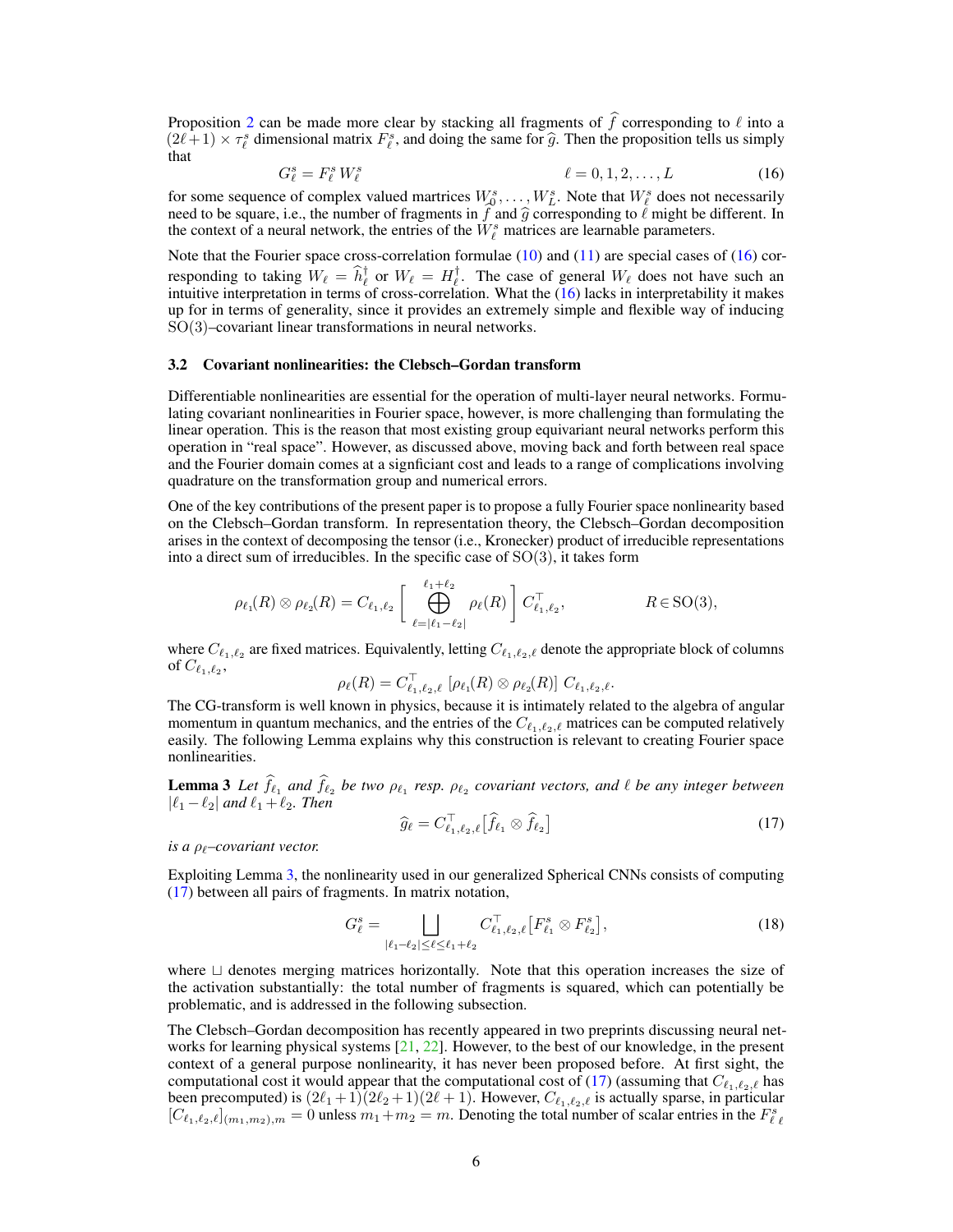

Figure 1: Schematic of a single layer of the Clebsch–Gordan network.

matrices by N, this reduces the complexity of computing (18) to  $O(N^2L)$ . While the CG transform is not currently available as a differentiable operator in any of the major deep learning software frameworks, we have developed and will publicly release a C++ PyTorch extension for it.

A more unusual feature of the CG nonlinearity is that its essentially quadratic nature. Quadratic nonlinearities are not commonly used in deep neural networks. Nonetheless, our experiments indicate that the CG nonlinearity is effective in the context of learning spherical images. It is also possible to use higher CG powers, although the computational cost will obviously increase.

### 3.3 Limiting the number of channels

In a covariant network, each individual  $\hat{f}_e^s$  fragment is effecively a separate channel. In this sense, the quadratic increase in the number of channels after the CG-transform can be seen as a natural broadening of the network to capture more complicated features. Naturally, allowing the number of channels to increase quadratically in each layer would be untenable, though.

Following the results of Section 3.1, the natural way to counteract the exponential increase in the number of channels is follow the CG-transform with another learnable linear transformation that reduces the number of fragments for each  $\ell$  to some fixed maximum number  $\overline{\tau}_{\ell}$ . In fact, this linear transformation can *replace* the transformation of Section 3.1. Whereas in conventional neural networks the linear transformation always precedes the nonlinear operation, in Clebsch–Gordan networks it is natural to design each layer so as to perform the CG-transform first, and then the convolution like step  $(16)$ , which will limit the number of fragments.

## 3.4 Final invariant layer

After the S – 1'th layer, the activations of our network will be a series of matrices  $F_0^{S-1}, \ldots, F_{L}^{S-1}$ , each transforming under rotations according to  $F_{\ell}^{S-1} \mapsto \rho_{\ell}(R) F_{\ell}^{S-1}$ . Ultimately, however, the objective of the network is to output a vector that is *invariant* with respect rotations, i.e., a collection of *scalars*. In our Fourier theoretic language, this simply corresponds to the  $\hat{f}_{0,j}^S$  fragments, since the  $\ell = 0$  representation is constant, and therefore the elements of  $\bar{F}_0^S$  are invariant. Thus, the final layer can be similar to the earlier ones, except that it only needs to output this single (single row) matrix.

Note that in contrast to other architectures such as [1] that involve repeated forward and backward transforms, thanks to their fully Fourier nature, for Clebsch–Gordan nets, in both training and testing, the elements of  $F_0^S$  are guaranteed to be invariant to rotations of arbitrary magnitude not just approximately, but in the *exact* sense, up to limitations of finite precision arithmetic. This is a major advantage of Clebsch–Gordan networks compared to other covariant architectures.

#### 3.5 Summary of algorithm

In summary, our Spherical Clebsch–Gordan network is an  $S+1$  layer feed-forward neural network in which apart from the initial spherical harmonic transform, every other operation is a simple matrix operation. The algorithm is presented in explicit form in the Supplement.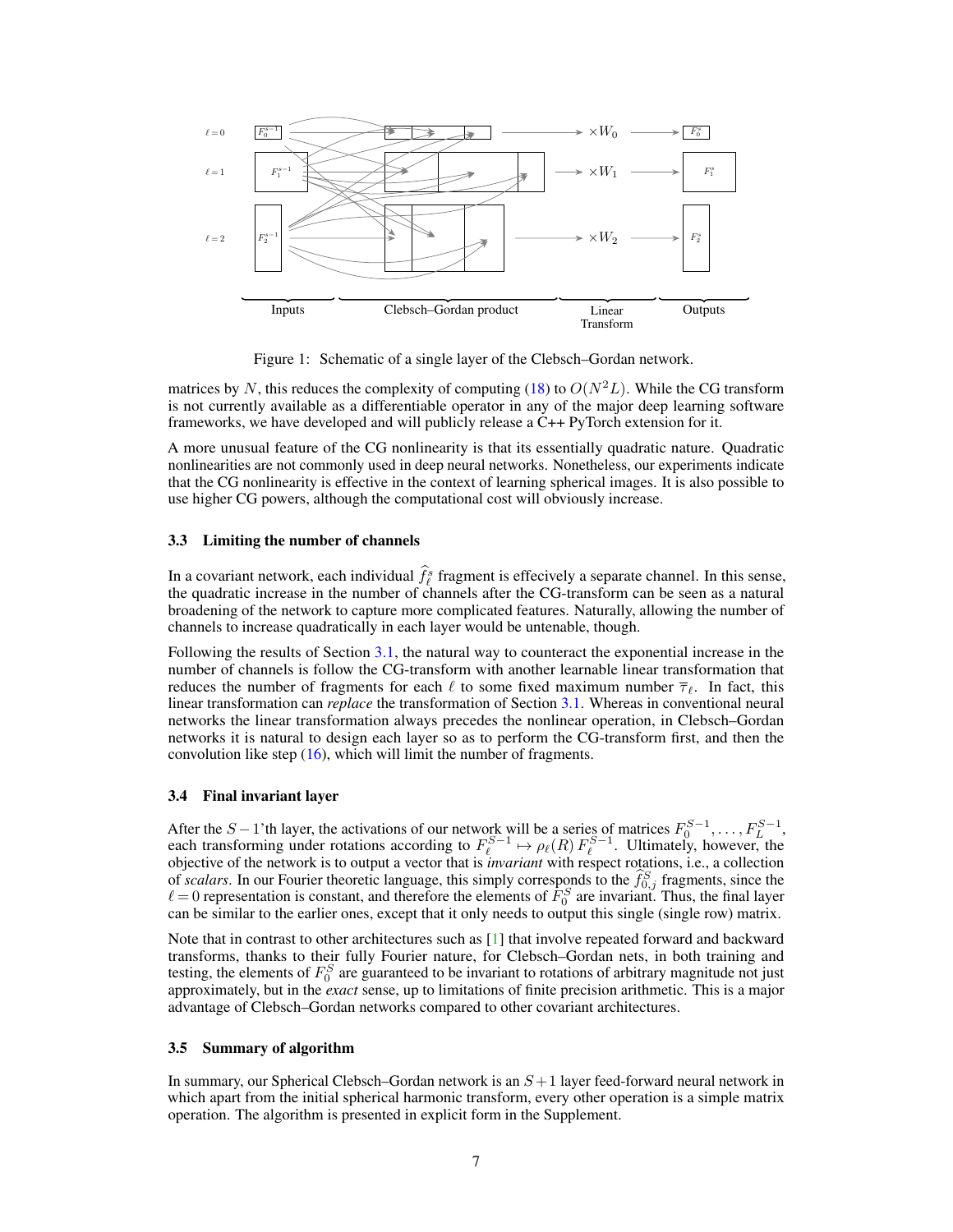| Method                           | <b>RMSE</b> |                                                  |  |                               |                       |
|----------------------------------|-------------|--------------------------------------------------|--|-------------------------------|-----------------------|
|                                  | 5.96        | Method                                           |  |                               | P@N R@N F1@N mAP NDCG |
| MLP/Random CM [28]               |             | Tatsuma_ReVGG                                    |  | 0.705 0.769 0.719 0.696 0.783 |                       |
| LGIKA $(RF)$ [29]                | 10.82       |                                                  |  | 0.814 0.683 0.706 0.656 0.754 |                       |
| RBF Kernels/Rand CM [28] 11.42   |             | Furuya DLAN                                      |  |                               |                       |
| RBF Kernels/Sorted CM [28] 12.59 |             | SHREC16-Bai GIFT 0.678 0.667 0.661 0.607 0.735   |  |                               |                       |
|                                  |             | Deng CM-VGG5-6DB 0.412 0.706 0.472 0.524 0.624   |  |                               |                       |
| MLP/Sorted CM [28]               | 16.06       | Spherical CNNs [1] 0.701 0.711 0.699 0.676 0.756 |  |                               |                       |
| Spherical CNN [1]                | 8.47        |                                                  |  |                               |                       |
| Ours (FFS2CNN)                   | 7.97        | FFS2CNNs (ours) 0.707 0.722 0.701 0.683 0.756    |  |                               |                       |
|                                  |             |                                                  |  |                               |                       |

Table 1: Results on the QM7 and 3D shape recognition datasets.

## 4 Experiments

In this section we describe experiments that give a direct comparison with those reported by Cohen *et al.* [1]. We choose these experiments as the Spherical CNN proposed in [1] is the only direct competition to our method.

**Rotated MNIST on the Sphere** We use a version of MNIST in which the images are painted onto a sphere and use two instances as in [1], more details about the data, baseline models, as well as the detailed architecture of our model and hyperparameters are provided in the appendix. We report three sets of experiments: For the first set both the training and test sets were not rotated (denoted NR/NR), for the second, the training set was not rotated while the test was randomly rotated (NR/R) and finally when both the training and test sets were rotated (denoted R/R).

| Method              | NR/NR | NR/R  | R/R  |
|---------------------|-------|-------|------|
| <b>Baseline CNN</b> | 97.67 | 22.18 | 12   |
| Cohen et al.        | 95.59 | 94.62 | 93.4 |
| Ours (FFS2CNN)      | 96.4  | 96    | 96.6 |

We observe that the baseline model's performance deteriorates in the three cases, more or less reducing to random chance in the R/R case. While our results are better than those reported in [1], they also have another characteristic: they remain roughly the same in the three regimes, while those of  $[1]$  slightly worsen. We think this might be a result of the loss of equivariance in their method.

Atomization Energy Prediction Next, we apply our framework to the QM7 dataset [30, 31], where the goal is to regress over atomization energies of molecules given atomic positions  $(p<sub>i</sub>)$  and charges  $(z<sub>i</sub>)$ . Each molecule contains up to 23 atoms of 5 types  $(C, N, O, S, H)$ . More details about the representations used, baseline models, as well as the architectural parameters are provided in the appendix. The final results are presented in the table, which show that our method outperforms the Spherical CNN of Cohen *et al.*. The only method that delivers better performance is a MLP trained on randomly permuted Coulomb matrices  $[28]$ , and as  $[1]$  point out, this method is unlikely to scale to large molecules as it needs a large sample of random permutations, which grows rapidly with  $N$ .

3D Shape Recognition Finally, we report results for shape classification using the SHREC17 dataset [32], which is a subset of the larger ShapeNet dataset [33] having roughly 51300 3D models spread over 55 categories. Architectural details are provided in the appendix. We compare our results to some of the top performing models on SHREC (which use architectures specialized to the task) as well as the model of Cohen *et al.*. Our method, like the model of Cohen *et al.* is task agnostic and uses the same representation. Despite this, it is able to consistently come second or third in the competition, showing that it affords an efficient method to learn from spherical signals.

# 5 Conclusion

We have presented an SO(3)-equivariant neural network architecture for spherical data that operates completely in Fourier space, circumventing a major drawback of earlier models that need to switch back and forth between Fourier space and "real" space. We achieve this by – rather unconventionally – using the Clebsch-Gordan decomposition as the only source of nonlinearity. While the specific focus is on spheres and SO(3)-equivariance, the approach is more widely applicable, suggesting a general formalism for designing fully Fourier neural networks that are equivariant to the action of any compact continuous group.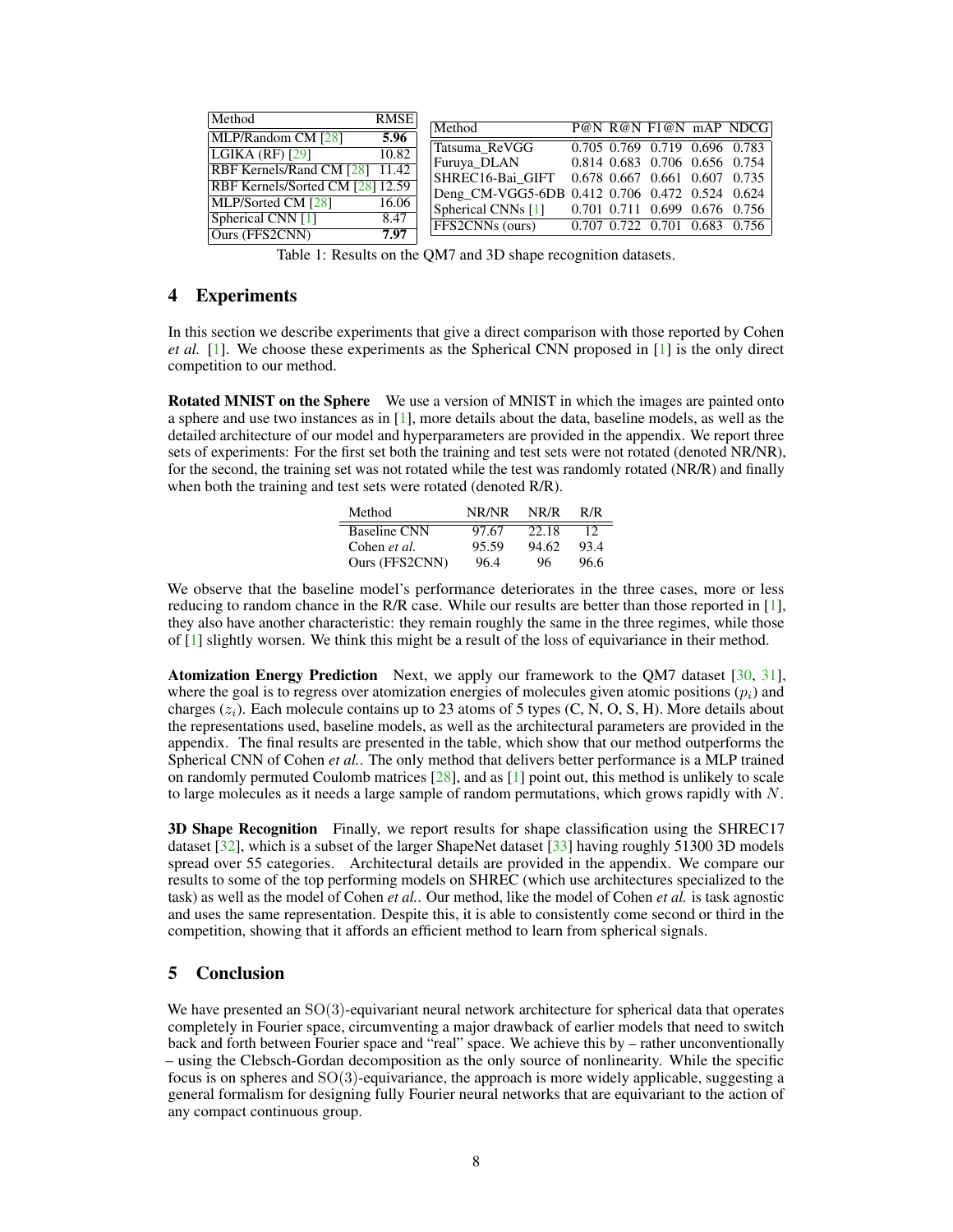## References

- [1] T. S. Cohen, M. Geiger, J. Köhler, and M. Welling. Spherical CNNs. *International Conference on Learning Representations*, 2018.
- [2] Y LeCun, B Boser, J. S. Denker, D. Henderson, R. E. Howard, W. Hubbard, and L. D. Jackel. Backpropagation applied to handwritten zip code recognition. *Neural Computation*, 1:541–551, 1989.
- [3] R. Gens. Deep Symmetry Networks. *NIPS 2014*, pages 1–9, 2014.
- [4] T. S. Cohen and M. Welling. Group equivariant convolutional networks. *Proceedings of The 33rd International Conference on Machine Learning*, 48:2990–2999, 2016.
- [5] T. S. Cohen and M. Welling. Steerable cnns. In *ICLR*, 2017.
- [6] S. Ravanbakhsh, J. Schneider, and B. Poczos. Equivariance through parameter-sharing. In *Proceedings of International Conference on Machine Learning*, 2017.
- [7] R. Kondor and S. Trivedi. On the generalization of equivariance and convolution in neural networks to the action of compact groups. 2018.
- [8] C. Esteves, C. Allen-Blanchette, A. Makadia, and K. Daniilidis. Learning SO(3) Equivariant Representations with Spherical CNNs. 2017.
- [9] L. Zelnik-Manor, G. Peters, and P. Perona. Squaring the Circles in Panoramas. *Ieee Iccv*, pages 1292–1299, 2005.
- [10] J. Cruz-Mota, I. Bogdanova, B. Paquier, M. Bierlaire, and J-P Thiran. Scale invariant feature transform on the sphere: Theory and applications. *International Journal of Computer Vision*, 98(2):217–241, 2012.
- [11] Y-C Su, D. Jayaraman, and K. Grauman. Pano2vid: Automatic cinematography for watching 360 videos. *Lecture Notes in Computer Science (including subseries Lecture Notes in Artificial Intelligence and Lecture Notes in Bioinformatics)*, 10114 LNCS(1):154–171, 2017.
- [12] W-S Lai, Y. Huang, N. Joshi, C. Buehler, M-H Yang, and S-B Kang. Semantic-driven Generation of Hyperlapse from 360 @BULLET Video. pages 1–12.
- [13] R. Khasanova and P. Frossard. Graph-Based Classification of Omnidirectional Images. 2017.
- [14] W. Boomsma and J. Frellsen. Spherical convolutions and their application in molecular modelling. (Nips):3436–3446, 2017.
- [15] Y-C Su and K. Grauman. Making 360\$^{}\$ Video Watchable in 2D: Learning Videography for Click Free Viewing. 2017.
- [16] D. M. Healey, D. N. Rockmore, and S. B. Moore. An fft for the 2-sphere and applications. In *1996 IEEE International Conference on Acoustics, Speech, and Signal Processing Conference Proceedings*, volume 3, pages 1323–1326 vol. 3, May 1996.
- [17] P. J. Kostelec and D. N. Rockmore. Ffts on the rotation group. *Journal of Fourier Analysis and Applications*, 14(2):145–179, Apr 2008.
- [18] D. E. Worrall, S. J. Garbin, D. Turmukhambetov, and G. J. Brostow. Harmonic Networks: Deep Translation and Rotation Equivariance. 2016.
- [19] C. Esteves, C. Allen-Blanchette, X. Zhou, and K. Daniilidis. Polar Transformer Networks. 2017.
- [20] J-P. Serre. *Linear Representations of Finite Groups*, volume 42 of *Graduate Texts in Mathamatics*. Springer-Verlag, 1977.
- [21] N. Thomas, T. Smidt, S. Kearnes, L. Yang, L. Li, K. Kohlhoff, and P. Riley. Tensor field networks: Rotationand translation-equivariant neural networks for 3d point clouds. *arXiv:1802.08219 [cs]*, Feb 2018. arXiv: 1802.08219.
- [22] R. Kondor. N-body networks: a covariant hierarchical neural network architecture for learning atomic potentials. *CoRR*, abs/1803.01588, 2018.
- [23] J. Masci, D. Boscaini, M. M. Bronstein, and P. Vandergheynst. Geodesic convolutional neural networks on riemannian manifolds. 2015.
- [24] F. Monti, D. Boscaini, J. Masci, E. Rodola, J. Svoboda, and M. M. Bronstein. Geometric deep learning on graphs and manifolds using mixture model cnns. 2016.
- [25] B. Gutman, Y. Wang, T. Chan, P. M. Thompson, and A. W. Toga. Shape Registration with Spherical Cross Correlation. *2nd MICCAI Workshop on Mathematical Foundations of Computational Anatomy*, pages 56–67, 2008.
- [26] A. Terras. *Fourier analysis on finite groups and applications*, volume 43 of *London Mathematical Society Student Texts*. Cambridge Univ. Press, 1999.
- [27] P. Diaconis. *Group Representation in Probability and Statistics*, volume 11 of *IMS Lecture Series*. Institute of Mathematical Statistics, 1988.
- [28] G. Montavon, K. Hansen, S. Fazli, M. Rupp, F. Biegler, A. Ziehe, A. Tkatchenko, O.A. von Lilienfeld, and K. Müller. Learning invariant representations of molecules for atomization energy prediction. In *NIPS*, 2012.